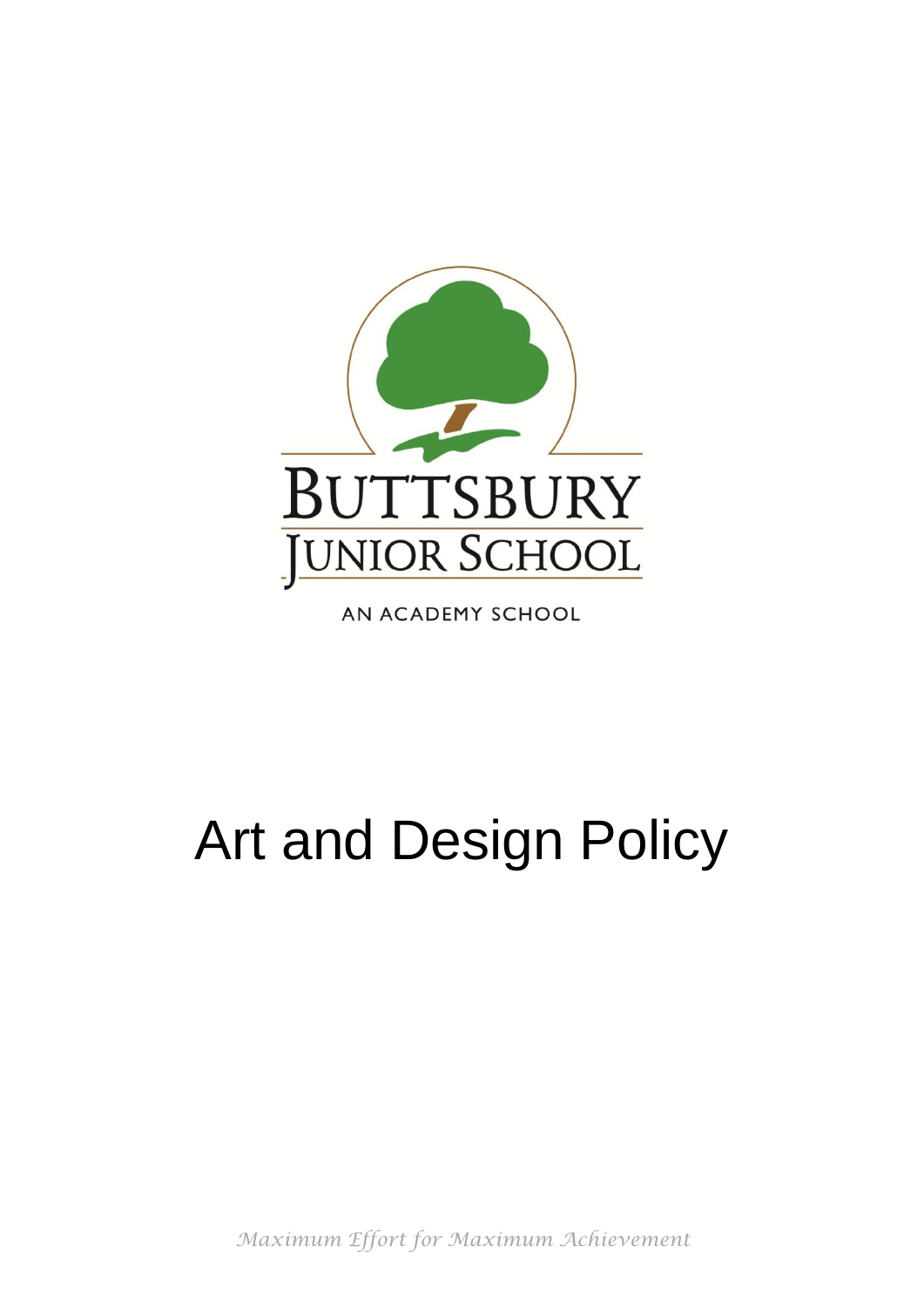

# **1. Introduction**

This document is a statement of the aims, principles and strategies for the teaching and learning of Art and Design.

# **2. Rationale**

We believe the school can play an important role in helping children develop their visual communication skills in art and design, as well as helping to develop observation and speaking and listening skills.

Art and Design is concerned with creative and aesthetic response to the visual and tactile qualities of the natural and constructed world.

## **3. Aims**

The aim of this policy is to communicate clearly to staff, parents, governors, visitors and pupils how art is approached at the school.

We believe Art and Design Education is an entitlement for all pupils and plays an important part in each child's development including SMSC.

#### **Intent**

At BJS, we intend to provide an ambitious Art curriculum that is broad and well-balanced, which follows the National Curriculum. High quality Art lessons will inspire pupils to think innovatively and develop creative understanding. Our mastery approach provides pupils with opportunities to apply their skills using a range of media and materials. Pupils learn the skills of drawing, painting, printing, collage, textiles and 3D work. Pupils will be introduced to a range of works, including British Values, and develop knowledge of the styles and vocabulary used by famous artists and crafts people in order to ensure that pupils have the cultural capital to be successful citizens. In Art, pupils are expected to be reflective and evaluate their work, thinking about how they can make changes and keep improving. This should be meaningful and continuous throughout the process, with evidence of age-related verbal and written refection in Sketch Books. Pupils are encouraged to take risks, experiment and then reflect on why some ideas and techniques are successful or not for a particular project.

#### **Implementation**

Art units are planned half-termly and follow a sequence of exploration, skills development and innovation. As part of this planning process, teachers will consider the following

- ◆ Use of artistic vocabulary:
- Use of Sketch Books to record the sequence of lesson;
- A cycle of lessons for each subject, which carefully plans for the needs of all pupils, progression and depth;
- Challenge questions for pupils to apply their learning in a philosophical and open manner;
- Recording and critically examining the work of artists and craftspeople.
- Use of questioning, using the platform of Bloom's Taxonomy, to challenge pupils responses.
- A means to display and celebrate the pupils' artwork including gallery walks.
- Enriching the curriculum by inviting visitors into the school and also arranging numerous external visits.

In addition, teachers with have access to high quality CPD to ensure that they have strong subject knowledge.

#### **Impact**

Our Art Curriculum is high quality, well thought out and is planned to demonstrate progression. Pupils enjoy their learning and are enthused by the knowledge they gain If pupils are keeping up with the curriculum, they are deemed to be making good or better progress. They will have developed a range of skills across different media and be able to use artistic vocabulary to make comments about their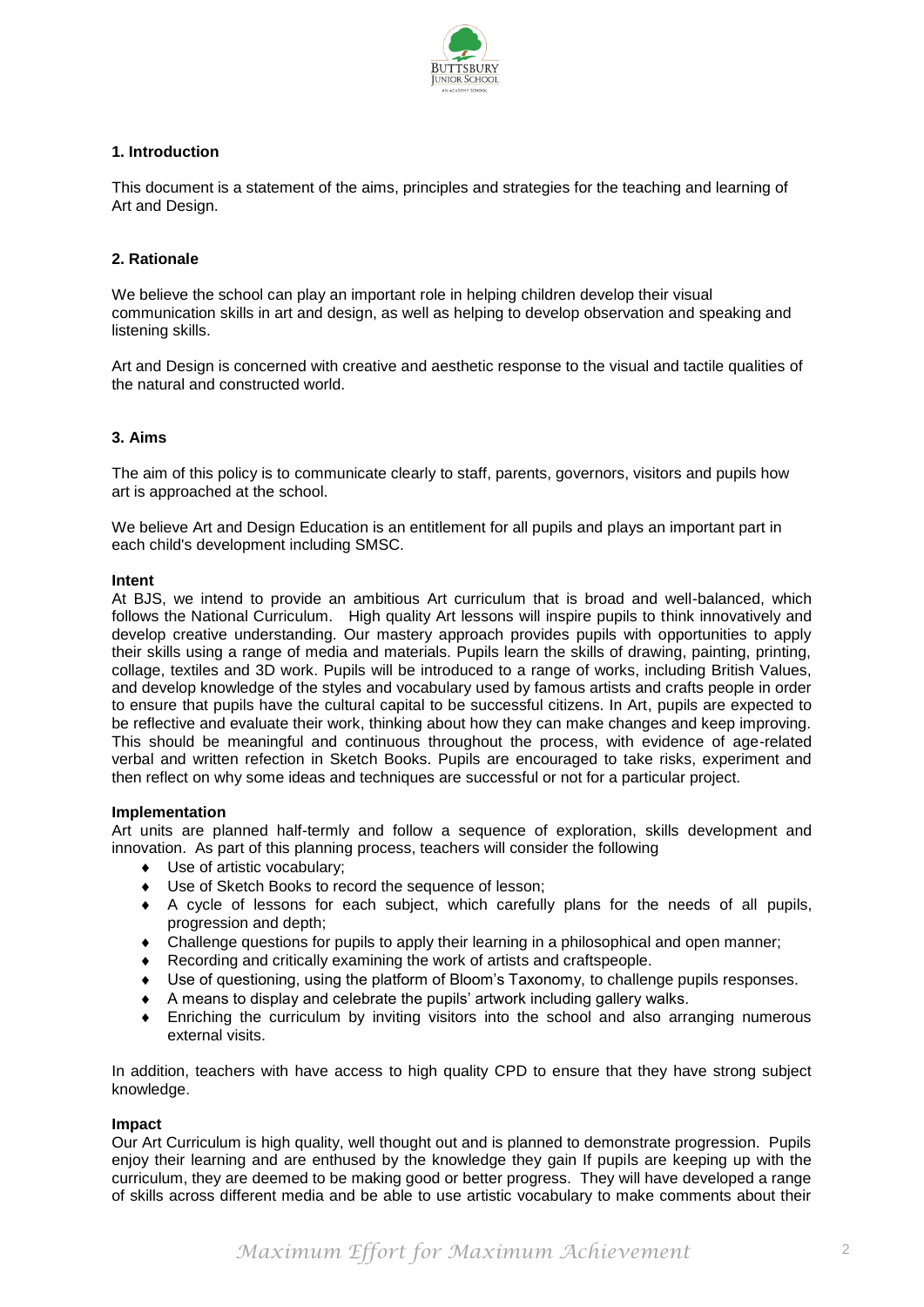

work. Sketch Books will evidence the progression of their work and they will be able to recall and discuss the work of a range of artists and how their studies have affected their final artwork.

# **4. Definition of the Art and Design Curriculum and content of that curriculum.**

The school takes a whole school approach to Art and Design Education. It defines Art as a foundation subject in the National Curriculum. The pupils' understanding and enjoyment of art, craft and design should be developed, where possible, through activities that bring together the statutory requirements.

At Key Stage 2,

Pupils should be taught to develop their techniques, including their control and their use of materials, with creativity, experimentation and an increasing awareness of different kinds of art, craft and design.

Pupils should be taught:

- to create sketch books to record their observations and use them to review and revisit ideas
- to improve their mastery of art and design techniques, including drawing, painting and sculpture with a range of materials [for example, pencil, charcoal, paint, clay]
- about great artists, architects and designers in history.

## **5. Role of the Subject Leader**

To develop the Art and Design policy throughout the school.

- To monitor and evaluate progress in Art and Design.
- To take responsibility for resources.
- To keep up to date with developments in Art and Design Education.

#### **6. Equal Opportunities**

The school is committed to working towards equality of opportunity to all aspects of school life. Our aim is to offer all our pupils an art curriculum that is relevant and differentiated so that all our pupils may reach their full potential and grow in self-esteem. More able pupils are identified and extended, SEND pupils are supported and EAL pupils benefit from relating learning to prior knowledge and experience.

#### **7. Assessment, recording and reporting**

Assessment will be undertaken twice per year and are formed using NC bands.

#### **Use of Sketchbooks**

Sketchbooks are used throughout the school to regularly record, collect and explore ideas. The sketchbook is an essential and personal record. Teachers will teach children when it is appropriate to use them and for what purposes. The contents of the sketchbook could include:

Experiments with using various marking media drawings in a range of media that are:

- a record of what has been seen:
- preparatory studies for further work:
- the development of ideas for further study;
- a record of the development of basic skills;
- photographs and other illustrative material to support ongoing work;
- colour schemes and trials;
- a record of observations seen outside the classroom which will be used a reference material for further work, for example on a school visit;
- details of something that will be drawn or painted in entirety;
- Prints and image manipulations.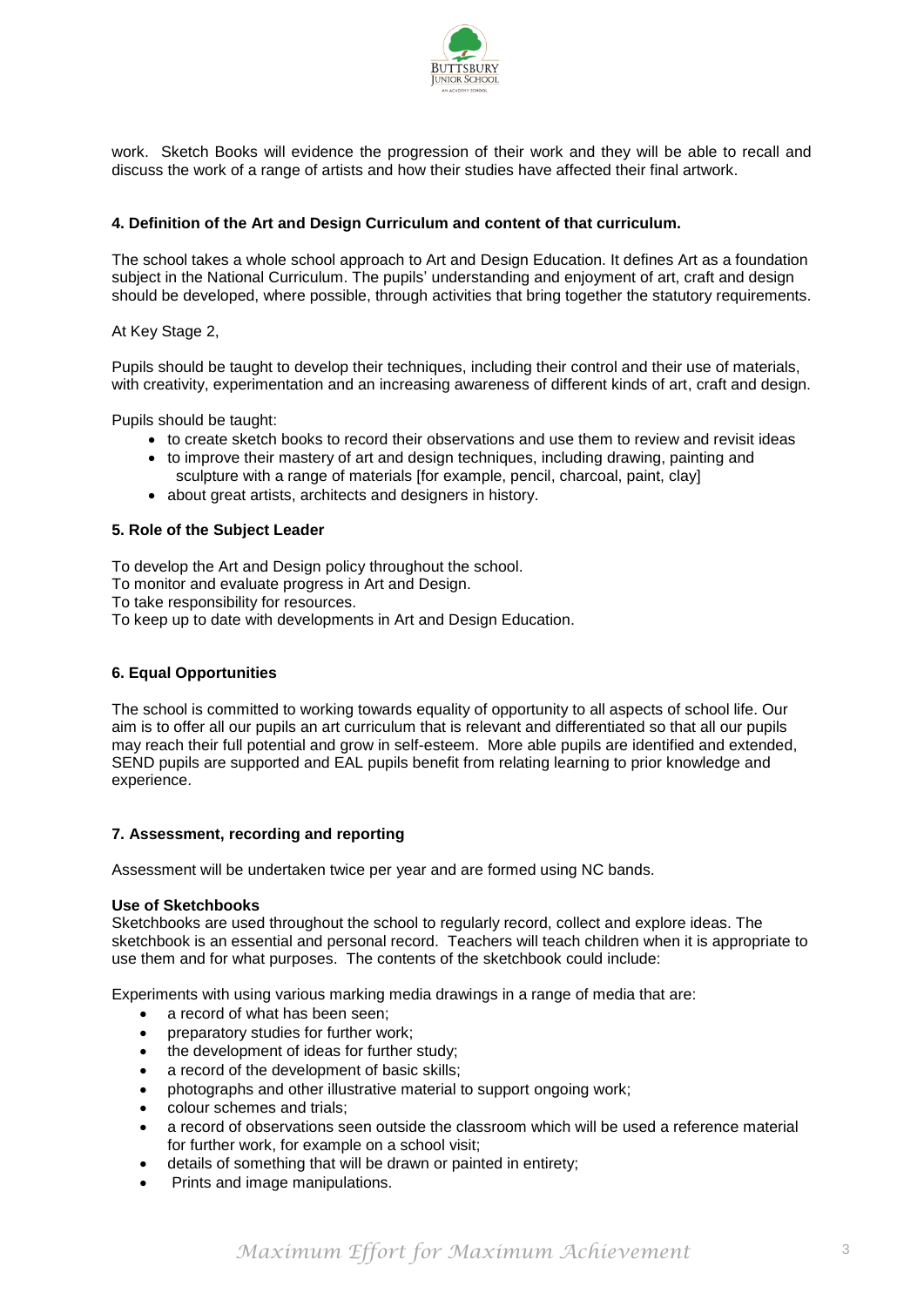

Sketchbooks are an essential record of an individual child's experiences and ideas throughout a year and are evidence for assessment and reporting purposes.

## **Marking**

Marking is a combination of teacher, peer and self-marking. In line with school policy, teachers mark with a smiley face in purple and pupils peer mark on a Post-It.

Parents will receive an annual summative report of their son's or daughter's achievement in Art and Design.

## **8. Organisation**

The Art curriculum is organised as part of an integrated approach to learning wherein:

- Art and Design is taught as a mainly separate programme of study with clear links to other areas of study where appropriate.
- it is sometimes necessary to teach skills separately before they are used in topic work or to ensure progression through the art curriculum
- work in Art and Design is done through co-operative group work or individual work. Class teaching is used where appropriate
- there is no specialist teaching in art, it is taught by class teachers
- pupils with special needs and EAL are able to develop confidence and express their feelings in Art as it is a subject in which success does not depend on academic ability
- the emphasis in our teaching of Art and Design is on practical experience and we encourage children increasingly to take control of their own learning
- excellence in Art and Design is celebrated in display and performance including:
	- suitably mounted displays in classrooms and throughout the school
	- entry into competitions
	- presented at the annual Open Evening in the summer term
- pupils are encouraged to take responsibility for care and storage of resources
- each class is suitably equipped with materials and tools.

#### **Mastery in Art at Buttsbury Junior School**

Effective mastery in Art is when all pupils, regardless of ability, are able to apply and adapt their knowledge and understanding to express themselves in a personal and innovative way.

Effective mastery in Art enables all pupils to think deeply about artwork and develop their visual vocabulary.

Open ended and higher order questioning during lessons ensures that pupils can reflect on spiritual and ethical issues when exploring art from other times and cultures. In addition, children ask their own deep thinking questions.